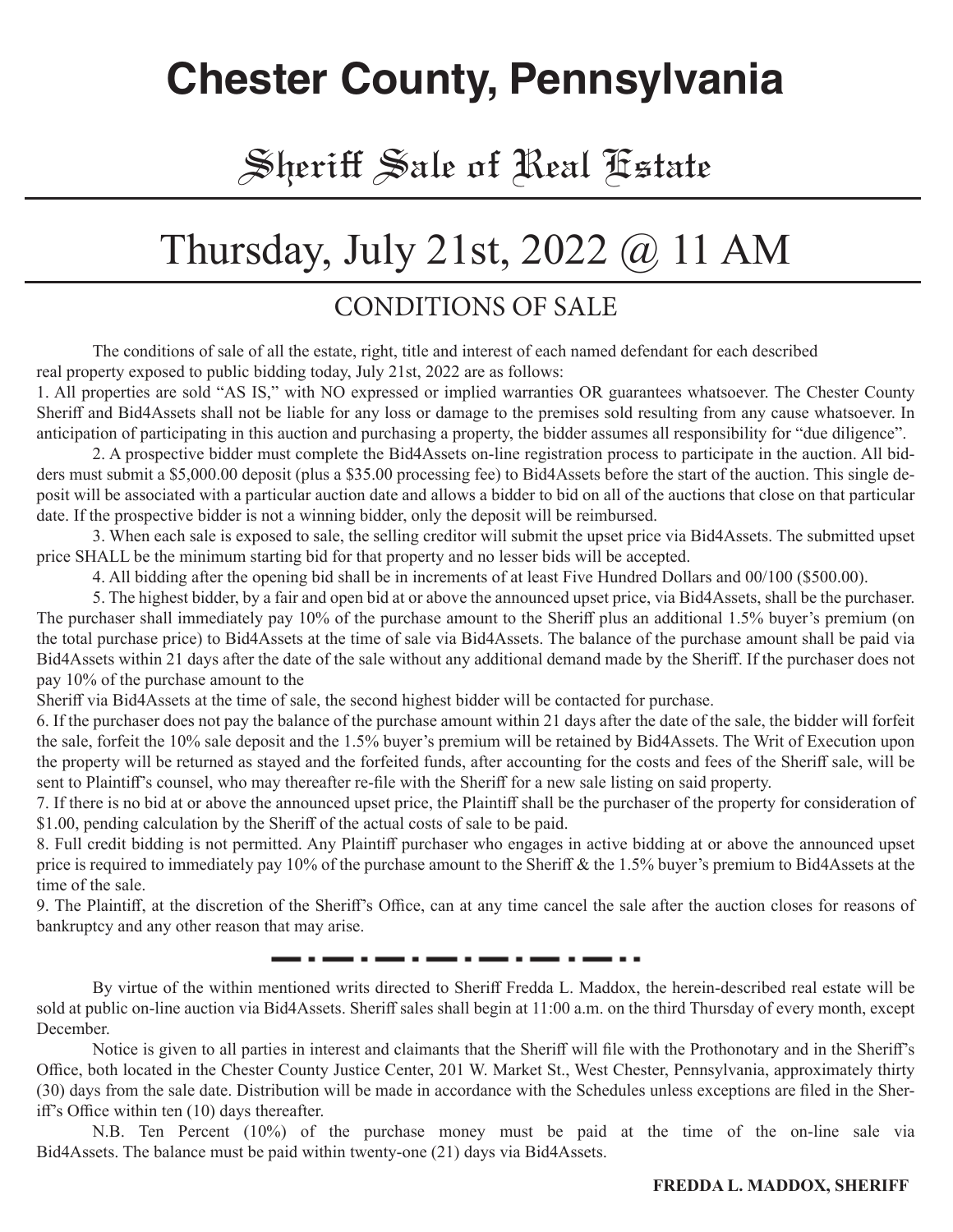#### **INDEX**

| Location | <b>Defendant</b>                                                                 | Page |
|----------|----------------------------------------------------------------------------------|------|
|          |                                                                                  |      |
|          |                                                                                  |      |
|          |                                                                                  |      |
|          |                                                                                  |      |
|          |                                                                                  |      |
|          |                                                                                  |      |
|          |                                                                                  |      |
|          |                                                                                  |      |
|          |                                                                                  |      |
|          |                                                                                  |      |
|          | New Garden Township RICHARD WANNEMACHER, JR A/K/A RICHARD  17                    |      |
|          | WANNEMACHER & NANI WANNEMACHER A/K/A                                             |      |
|          | NANI SHIN-WANNEMACHER                                                            |      |
|          |                                                                                  |      |
|          | New London Township Michael Depoulter a/k/a Michael E. Depoulter  16             |      |
|          |                                                                                  |      |
|          |                                                                                  |      |
|          | West Whiteland Township  Deborah A. Smith, Trustee of the Deborah Doran Smith 18 |      |
|          | Family Residence Trust                                                           |      |
|          |                                                                                  |      |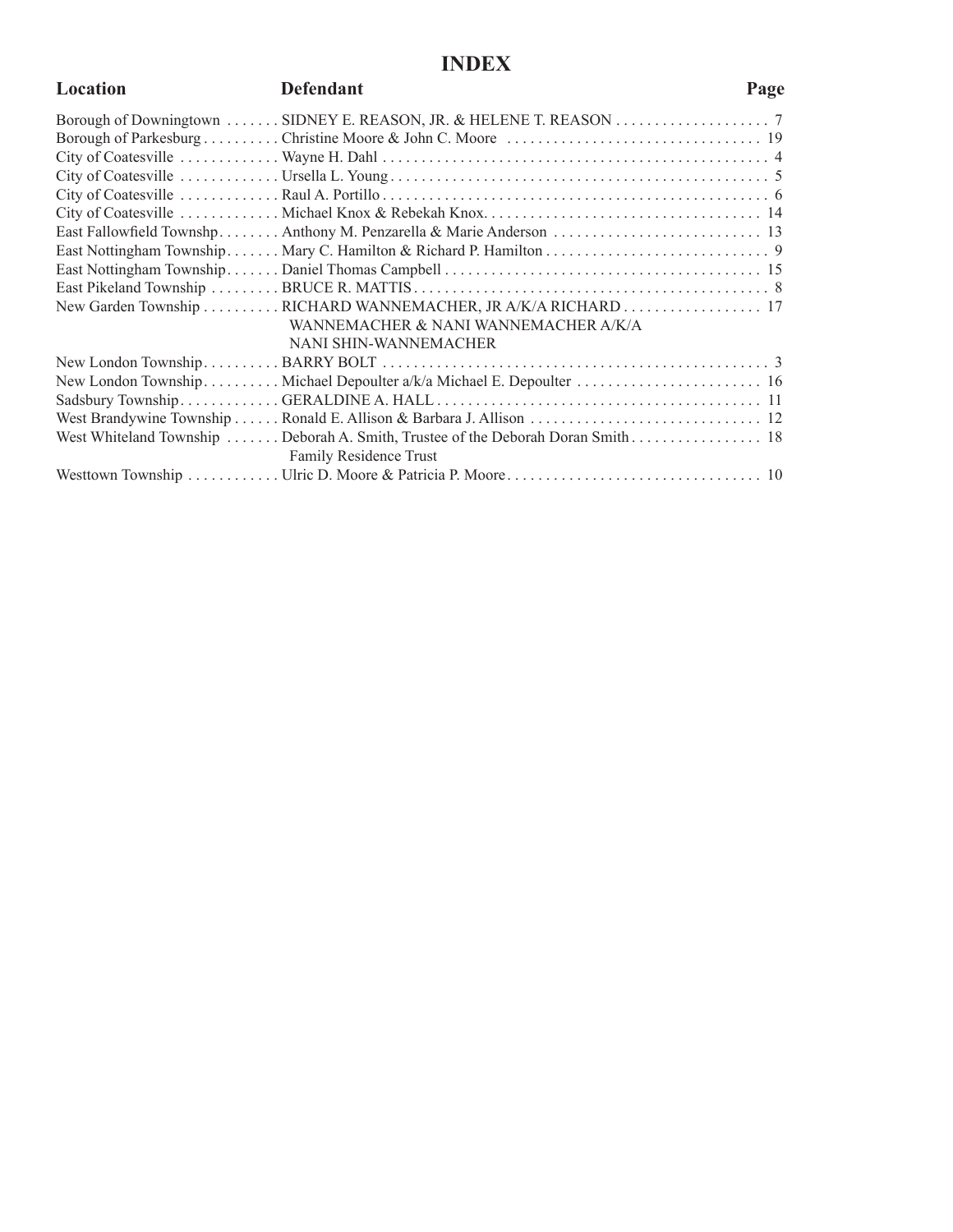Sheriff's Sale of Real Estate SALE NO: 22-7-215 **22-7-215 DEBT-\$258,719.65**

**BY VIRTUE WITHIN MENTIONED DIRECTED TO SHERIFF FREDDA L. MADDOX, THE HEREIN-DESCRIBED REAL ESTATE WILL BE SOLD AT A PUBLIC ON-LINE AUCTION VIA BID4ASSETS, BY ACCESSING URL www.bid4assets.com/chestercopasheriffsales Writ of Execution No. 2017-01576**



**Notice is given to all parties in interest and claimants that the Sheriff will file with the Prothonotary and in the Sheriff's Office, both located in the Chester County Justice Center, 201 West Market Street, West Chester, Pennsylvania, Schedules of Distribution on Monday, August 22, 2022. Distribution will be made in accordance with the Schedules unless exceptions are filed in the Sheriff's Office within ten (10) days thereafter.**

PROPERTY SITUATE IN NEW LONDON TOWNSHIP

TAX PARCEL # 71-03-0024.03G

**PLAINTIFF: PENNYMAC LOAN SERVICES, LLC VS DEFENDANT: BARRY BOLT SALE ADDRESS: 479 Kirks Mill Road, Lincoln University, PA 19352 PLAINTIFF ATTORNEY: KML LAW GROUP, P.C. 215-627-1322**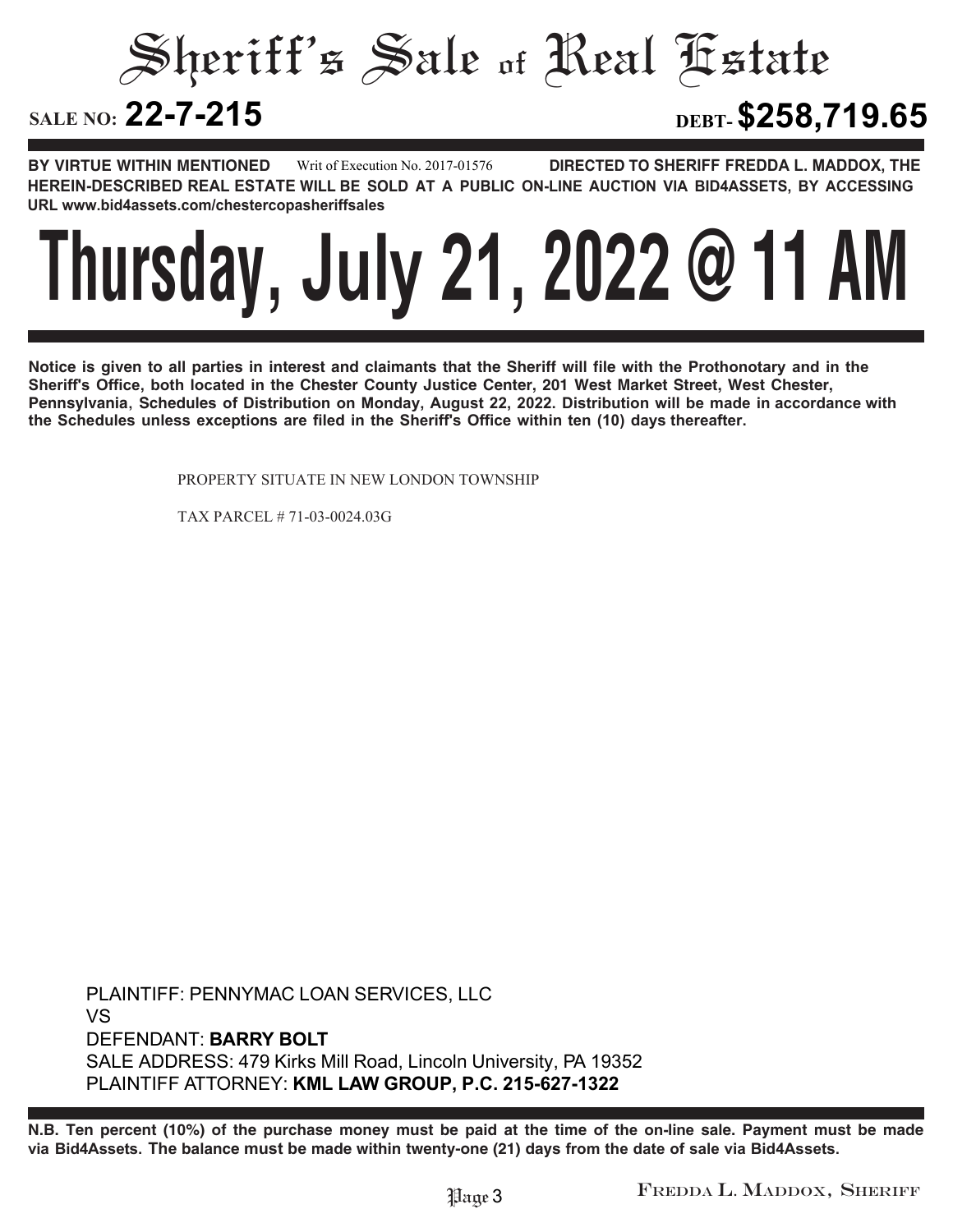Sheriff's Sale of Real Estate **SALE NO: 22-7-216 22-7-216 DEBT-\$1,540.06**

**BY VIRTUE WITHIN MENTIONED DIRECTED TO SHERIFF FREDDA L. MADDOX, THE HEREIN-DESCRIBED REAL ESTATE WILL BE SOLD AT A PUBLIC ON-LINE AUCTION VIA BID4ASSETS, BY ACCESSING URL www.bid4assets.com/chestercopasheriffsales Writ of Execution No. 2018-08564**



**Notice is given to all parties in interest and claimants that the Sheriff will file with the Prothonotary and in the Sheriff's Office, both located in the Chester County Justice Center, 201 West Market Street, West Chester, Pennsylvania, Schedules of Distribution on Monday, August 22, 2022. Distribution will be made in accordance with the Schedules unless exceptions are filed in the Sheriff's Office within ten (10) days thereafter.**

ALL THAT CERTAIN lot or land, Situate in the City of Coatesville, County of Chester and State of Pennsylvania.

TAX PARCEL NO. 16-6-649

**PLAINTIFF: City of Coatesville VS DEFENDANT: Wayne H. Dahl SALE ADDRESS: 434 Maple Avenue, Coatesville, PA 19320 PLAINTIFF ATTORNEY: PORTNOFF LAW ASSOCIATES, LTD. 484-690-9300**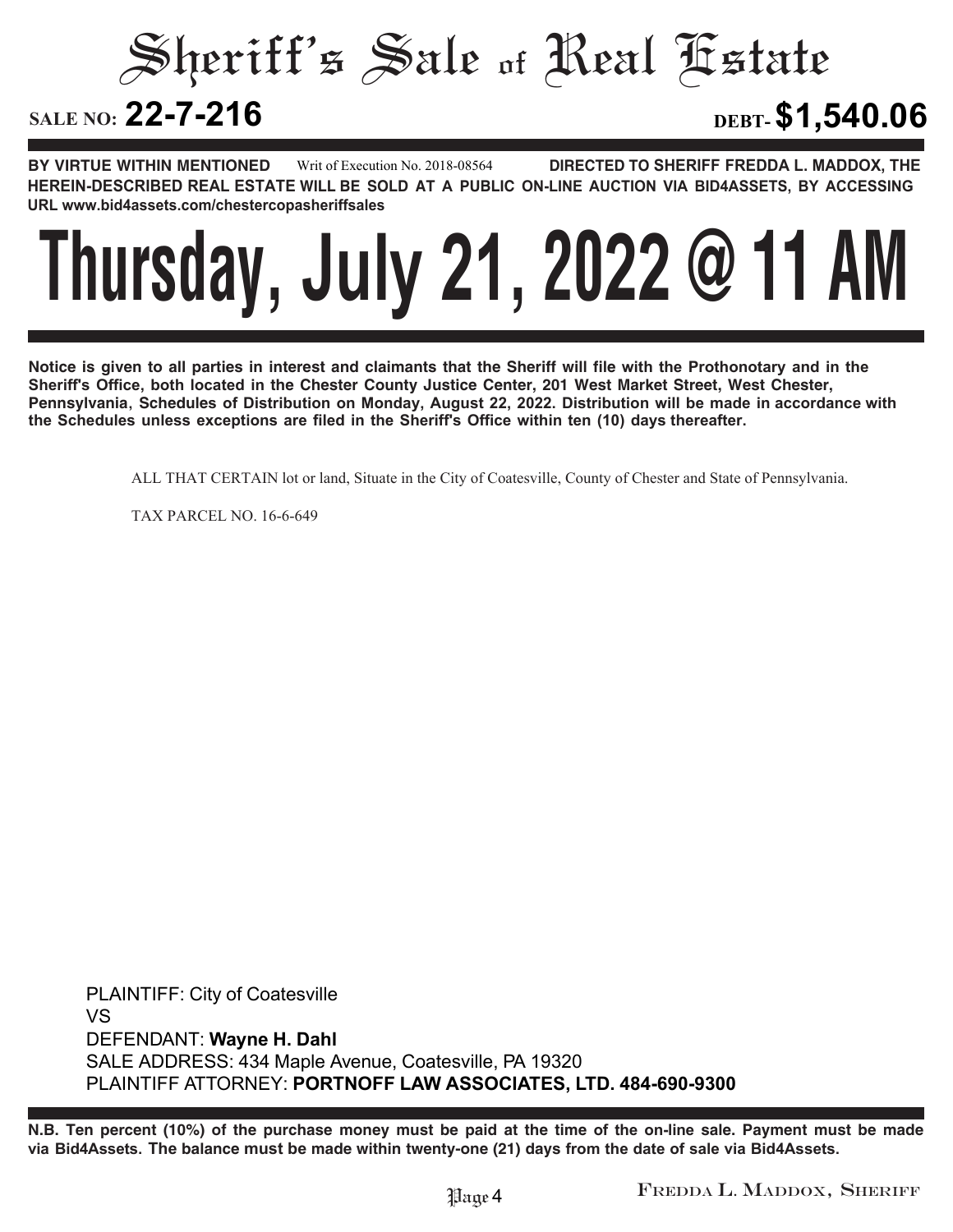Sheriff's Sale of Real Estate SALE NO: 22-7-217 **22-7-217 DEBT-\$1,343.52**

**BY VIRTUE WITHIN MENTIONED DIRECTED TO SHERIFF FREDDA L. MADDOX, THE HEREIN-DESCRIBED REAL ESTATE WILL BE SOLD AT A PUBLIC ON-LINE AUCTION VIA BID4ASSETS, BY ACCESSING URL www.bid4assets.com/chestercopasheriffsales Writ of Execution No. 2017-01838**



**Notice is given to all parties in interest and claimants that the Sheriff will file with the Prothonotary and in the Sheriff's Office, both located in the Chester County Justice Center, 201 West Market Street, West Chester, Pennsylvania, Schedules of Distribution on Monday, August 22, 2022. Distribution will be made in accordance with the Schedules unless exceptions are filed in the Sheriff's Office within ten (10) days thereafter.**

ALL THAT CERTAIN tract of land upon which is built a dwelling house in the City of Coatesville, Chester County, Pennsylvania.

TAX PARCEL NO. 16-6-20

**PLAINTIFF: City of Coatesville VS DEFENDANT: Ursella L. Young SALE ADDRESS: 118 N. Fifth Avenue, Coatesville, PA 19320 PLAINTIFF ATTORNEY: PORTNOFF LAW ASSOCIATES, LTD. 484-690-9300**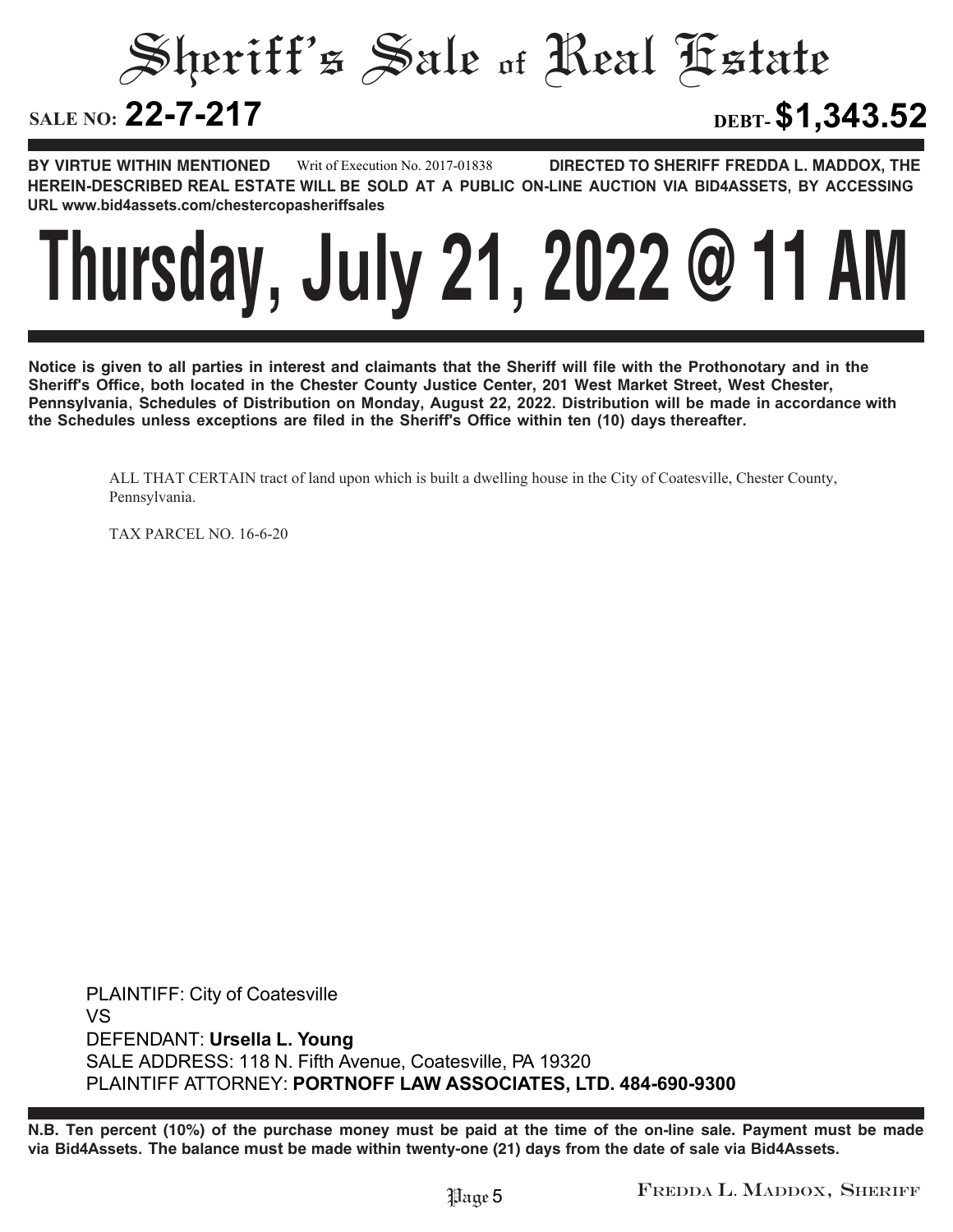Sheriff's Sale of Real Estate SALE NO: 22-7-219 **22-7-219 DEBT-\$1,343.36**

**BY VIRTUE WITHIN MENTIONED DIRECTED TO SHERIFF FREDDA L. MADDOX, THE HEREIN-DESCRIBED REAL ESTATE WILL BE SOLD AT A PUBLIC ON-LINE AUCTION VIA BID4ASSETS, BY ACCESSING URL www.bid4assets.com/chestercopasheriffsales Writ of Execution No. 2018-00158**



**Notice is given to all parties in interest and claimants that the Sheriff will file with the Prothonotary and in the Sheriff's Office, both located in the Chester County Justice Center, 201 West Market Street, West Chester, Pennsylvania, Schedules of Distribution on Monday, August 22, 2022. Distribution will be made in accordance with the Schedules unless exceptions are filed in the Sheriff's Office within ten (10) days thereafter.**

> ALL THAT CERTAIN lot or piece of ground with buildings and improvements thereon erected, situate in the City of Coatesville City, County of Chester, and Commonwealth of Pennsylvania.

TAX PARCEL NO. 16-2-351

**PLAINTIFF: City of Coatesville VS DEFENDANT: Raul A. Portillo SALE ADDRESS: 837 Coates Street, Coatesville, PA 19320 PLAINTIFF ATTORNEY: PORTNOFF LAW ASSOCIATES, LTD. 484-690-9300**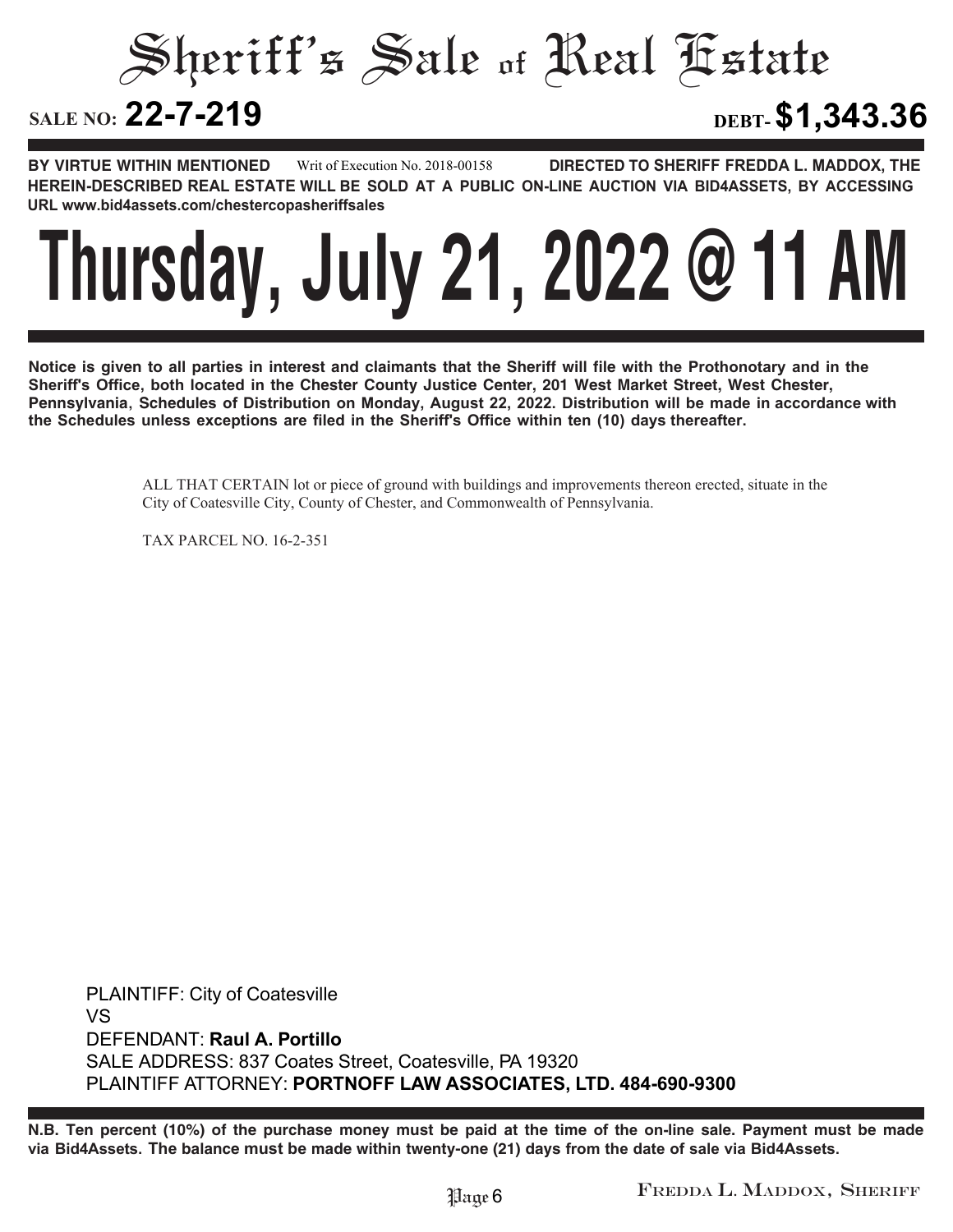Sheriff's Sale of Real Estate SALE NO: 22-7-221 **22-7-221 DEBT-\$85,145.40**

**BY VIRTUE WITHIN MENTIONED DIRECTED TO SHERIFF FREDDA L. MADDOX, THE HEREIN-DESCRIBED REAL ESTATE WILL BE SOLD AT A PUBLIC ON-LINE AUCTION VIA BID4ASSETS, BY ACCESSING URL www.bid4assets.com/chestercopasheriffsales Writ of Execution No. 2020-02310**



**Notice is given to all parties in interest and claimants that the Sheriff will file with the Prothonotary and in the Sheriff's Office, both located in the Chester County Justice Center, 201 West Market Street, West Chester, Pennsylvania, Schedules of Distribution on Monday, August 22, 2022. Distribution will be made in accordance with the Schedules unless exceptions are filed in the Sheriff's Office within ten (10) days thereafter.**

PROPERTY SITUATE IN BOROUGH OF DOWNINGTOWN

TAX PARCEL # 11-5-72.26

**PLAINTIFF: STATE FARM BANK, F.S.B. VS DEFENDANT: SIDNEY E. REASON, JR. & HELENE T. REASON SALE ADDRESS: 507 Mark Lane, Downingtown, PA 19335 PLAINTIFF ATTORNEY: KML LAW GROUP, P.C. 215-627-1322**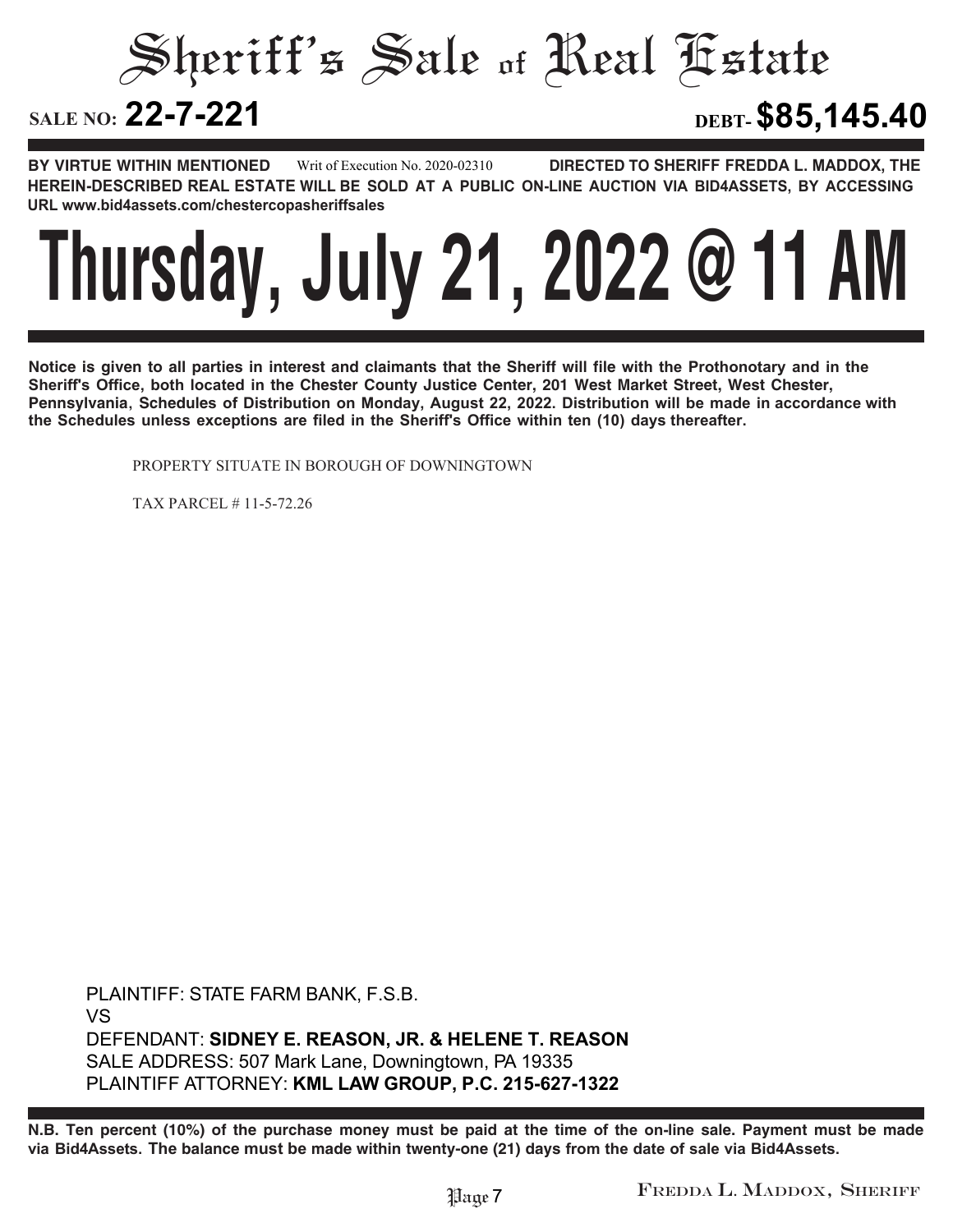## Sheriff's Sale of Real Estate SALE NO: **22-7-222 22-7-222 DEBT-\$355,282.85**

**BY VIRTUE WITHIN MENTIONED DIRECTED TO SHERIFF FREDDA L. MADDOX, THE HEREIN-DESCRIBED REAL ESTATE WILL BE SOLD AT A PUBLIC ON-LINE AUCTION VIA BID4ASSETS, BY ACCESSING URL www.bid4assets.com/chestercopasheriffsales Writ of Execution No. 2020-04440**

# **Thursday, July 21, 2022 @ 11 AM**

**Notice is given to all parties in interest and claimants that the Sheriff will file with the Prothonotary and in the Sheriff's Office, both located in the Chester County Justice Center, 201 West Market Street, West Chester, Pennsylvania, Schedules of Distribution on Monday, August 22, 2022. Distribution will be made in accordance with the Schedules unless exceptions are filed in the Sheriff's Office within ten (10) days thereafter.**

> ALL THAT CERTAIN lots situated in East Pikeland Township, Chester County and State of Pennsylvania, being lot nos. 85A and 85B laid out on the survey and plan of lots of Valley Dell, Kimberton, made by C., Raymond Weir, R.S. of Ambler, PA, on 11-30-1940 and revised on 04-22-1941 said plan being recorded in plan book 2 page 48 in the Office of the Recording of Deeds in and for Chester County, PA as follows:

> BEGINNING at a point in the Northwesterly side of Forrest Avenue (33 feet wide) which is the point intersection with the center line of Hillcrest Avenue (40 feet wide) a corner of lot nos. 85B and 101A; thence along the northwesterly side of Forrest Avenue north 55 degrees 46 minutes East, 124.35 feet to a point, a corner of lot nos. 85A and 84B; thence extending along the westerly side of lot no. 84B south 49 degrees 29 minutes 30 seconds East, 167 feet to a point on the Northerly side of lot no 86; thence along the Northerly side of lot no. 86 south 55 degrees 46 minutes west, 124.35 feet to a point in the center line of Hillcrest Avenue, aforesaid; thence along the center line of Hillcrest Avenue North 49 degrees 29 minutes 30 seconds West, 167 feet to the first mentioned point and place of beginning.

> BEING the same which Leonard J. Levi, Jr and Louise Anne Levi by Indenture dated June 24, 1993 and recorded on June 29, 1993 in and for the Recorder of Deeds of Chester County, Pennsylvania in Deed Book 3579, Page 1888 granted and conveyed unto Bruce R. Mattis.

BEING Tax Parcel: 26-2P-31

**PLAINTIFF: WILMINGTON SAVINGS FUND SOCIETY, FSB VS DEFENDANT: BRUCE R. MATTIS SALE ADDRESS: 153 Hillcrest Avenue, East Pikeland Township, Kimberton, PA 19442 PLAINTIFF ATTORNEY: MILLER, TURETSKY, RULE & McLENNAN 610-489-3300**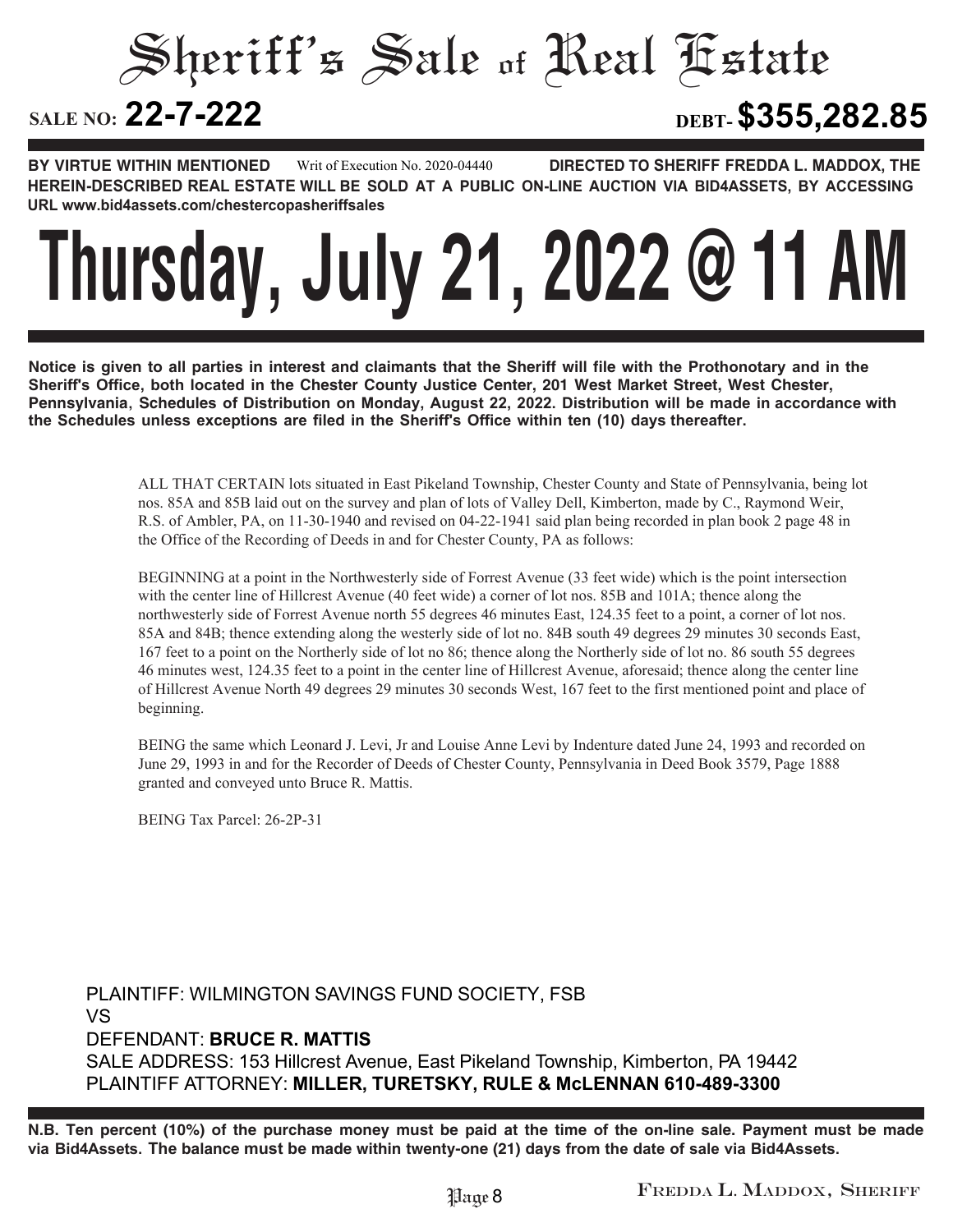Sheriff's Sale of Real Estate

# SALE NO: 22-7-223

**22-7-223 DEBT-\$86,921.63**

**BY VIRTUE WITHIN MENTIONED DIRECTED TO SHERIFF FREDDA L. MADDOX, THE HEREIN-DESCRIBED REAL ESTATE WILL BE SOLD AT A PUBLIC ON-LINE AUCTION VIA BID4ASSETS, BY ACCESSING URL www.bid4assets.com/chestercopasheriffsales Writ of Execution No. 2021-07976**



**Notice is given to all parties in interest and claimants that the Sheriff will file with the Prothonotary and in the Sheriff's Office, both located in the Chester County Justice Center, 201 West Market Street, West Chester, Pennsylvania, Schedules of Distribution on Monday, August 22, 2022. Distribution will be made in accordance with the Schedules unless exceptions are filed in the Sheriff's Office within ten (10) days thereafter.**

> ALL THAT CERTAIN property situated in the Township of East Nottingham in the County of Chester and Commonwealth of Pennsylvania, being described as Follows: UPI #69-6-468.28 being more fully described in a Deed Dated July 7, 2006 and recorded July 18, 2006, Among the land records of the county and state set forth above, in Deed Volume 6900 and Page 895, Tax Map or Parcel id No: 690604682800

UPI # 69-6-468.28

**PLAINTIFF: Paper Profits LLC VS DEFENDANT: Mary C. Hamilton & Richard P. Hamilton SALE ADDRESS: 700 Exeter Drive, Oxford, PA 19363 PLAINTIFF ATTORNEY: STERN & EISENBERG, PC 215-572-8111**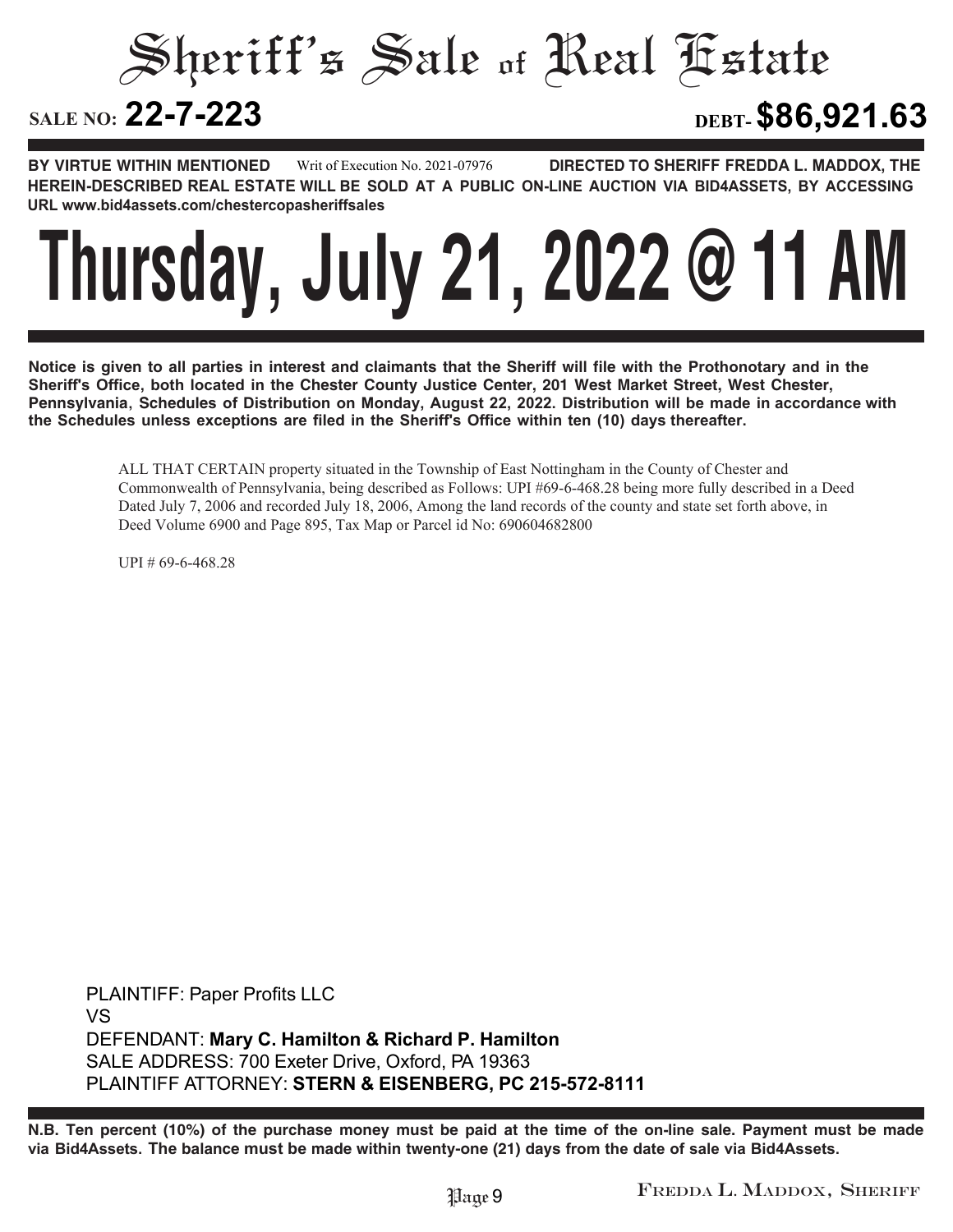Sheriff's Sale of Real Estate SALE NO: 22-7-224 **22-7-224 DEBT-\$1,732.46**

**BY VIRTUE WITHIN MENTIONED DIRECTED TO SHERIFF FREDDA L. MADDOX, THE HEREIN-DESCRIBED REAL ESTATE WILL BE SOLD AT A PUBLIC ON-LINE AUCTION VIA BID4ASSETS, BY ACCESSING URL www.bid4assets.com/chestercopasheriffsales Writ of Execution No. 2017-06015**



**Notice is given to all parties in interest and claimants that the Sheriff will file with the Prothonotary and in the Sheriff's Office, both located in the Chester County Justice Center, 201 West Market Street, West Chester, Pennsylvania, Schedules of Distribution on Monday, August 22, 2022. Distribution will be made in accordance with the Schedules unless exceptions are filed in the Sheriff's Office within ten (10) days thereafter.**

> ALL THAT CERTAIN lot or piece of ground with the buildings and improvements thereon erected, hereditaments and appurtenances, Situate in Westtown Township, Chester County, Pennsylvania.

TAX PARCEL NO. 67-4F-80

**PLAINTIFF: Westtown Township VS DEFENDANT: Ulric D. Moore & Patricia P. Moore SALE ADDRESS: 6 Jacqueline Drive, Westtown Township, PA 19382 PLAINTIFF ATTORNEY: PORTNOFF LAW ASSOCIATES, LTD. 484-690-9300**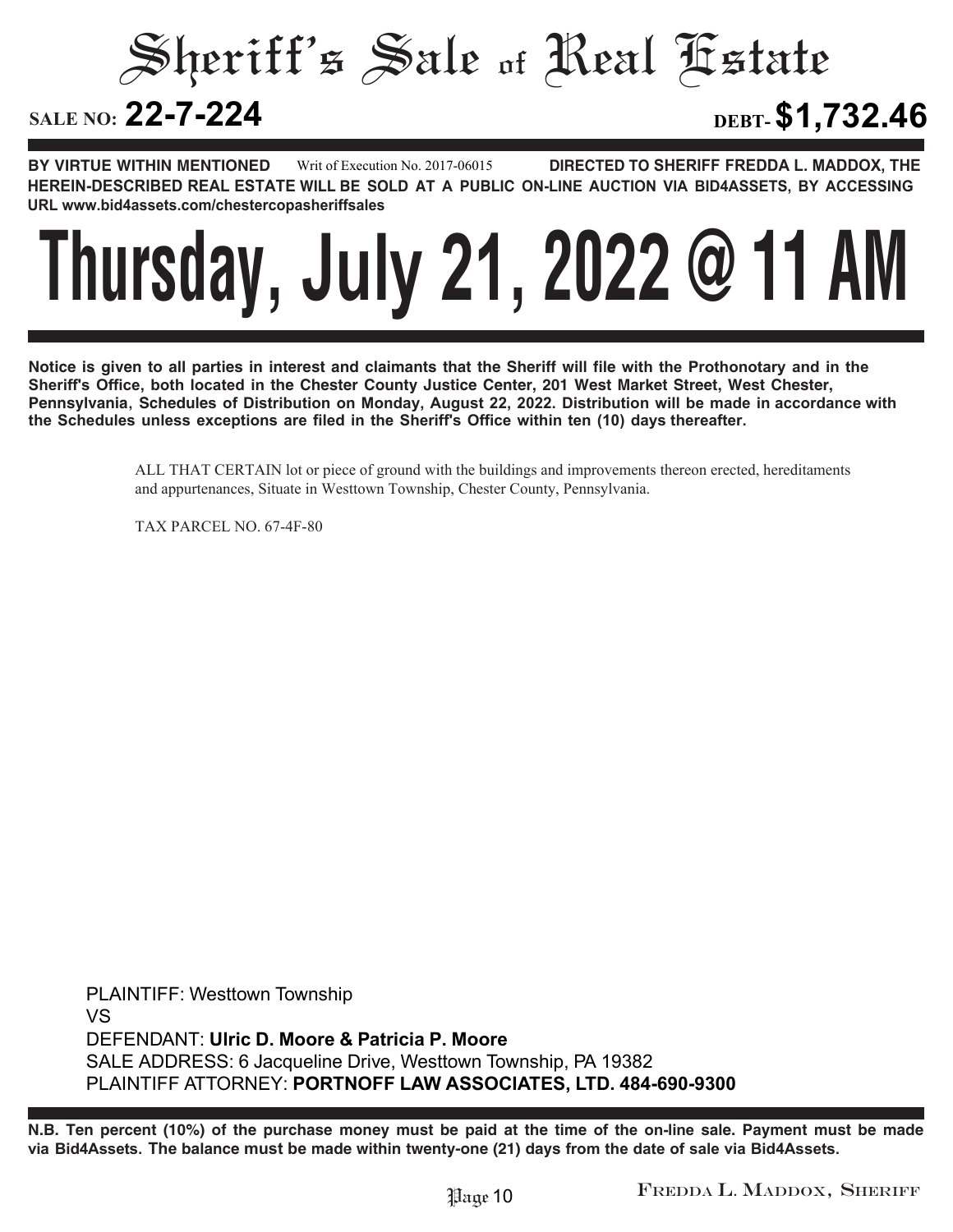### Sheriff's Sale of Real Estate SALE NO: 22-7-225 **22-7-225 DEBT-\$218,367.73**

**BY VIRTUE WITHIN MENTIONED DIRECTED TO SHERIFF FREDDA L. MADDOX, THE HEREIN-DESCRIBED REAL ESTATE WILL BE SOLD AT A PUBLIC ON-LINE AUCTION VIA BID4ASSETS, BY ACCESSING URL www.bid4assets.com/chestercopasheriffsales Writ of Execution No. 2019-11680**



**Notice is given to all parties in interest and claimants that the Sheriff will file with the Prothonotary and in the Sheriff's Office, both located in the Chester County Justice Center, 201 West Market Street, West Chester, Pennsylvania, Schedules of Distribution on Monday, August 22, 2022. Distribution will be made in accordance with the Schedules unless exceptions are filed in the Sheriff's Office within ten (10) days thereafter.**

PROPERTY SITUATE IN TOWNSHIP OF SADSBURY

TAX PARCEL # 37-04-0040.08B

**PLAINTIFF: THE BANK OF NEW YORK MELLON FKA THE BANK OF NEW YORK, AS TRUSTEE FOR THE CERTIFICATEHOLDERS OF THE CWABS INC., ASSET-BACKED CERTIFICATES, SERIES 2006-24 VS DEFENDANT: GERALDINE A. HALL SALE ADDRESS: 307 Fox Trail, Parkesburg, PA 19365-0000 PLAINTIFF ATTORNEY: KML LAW GROUP, P.C. 215-627-1322**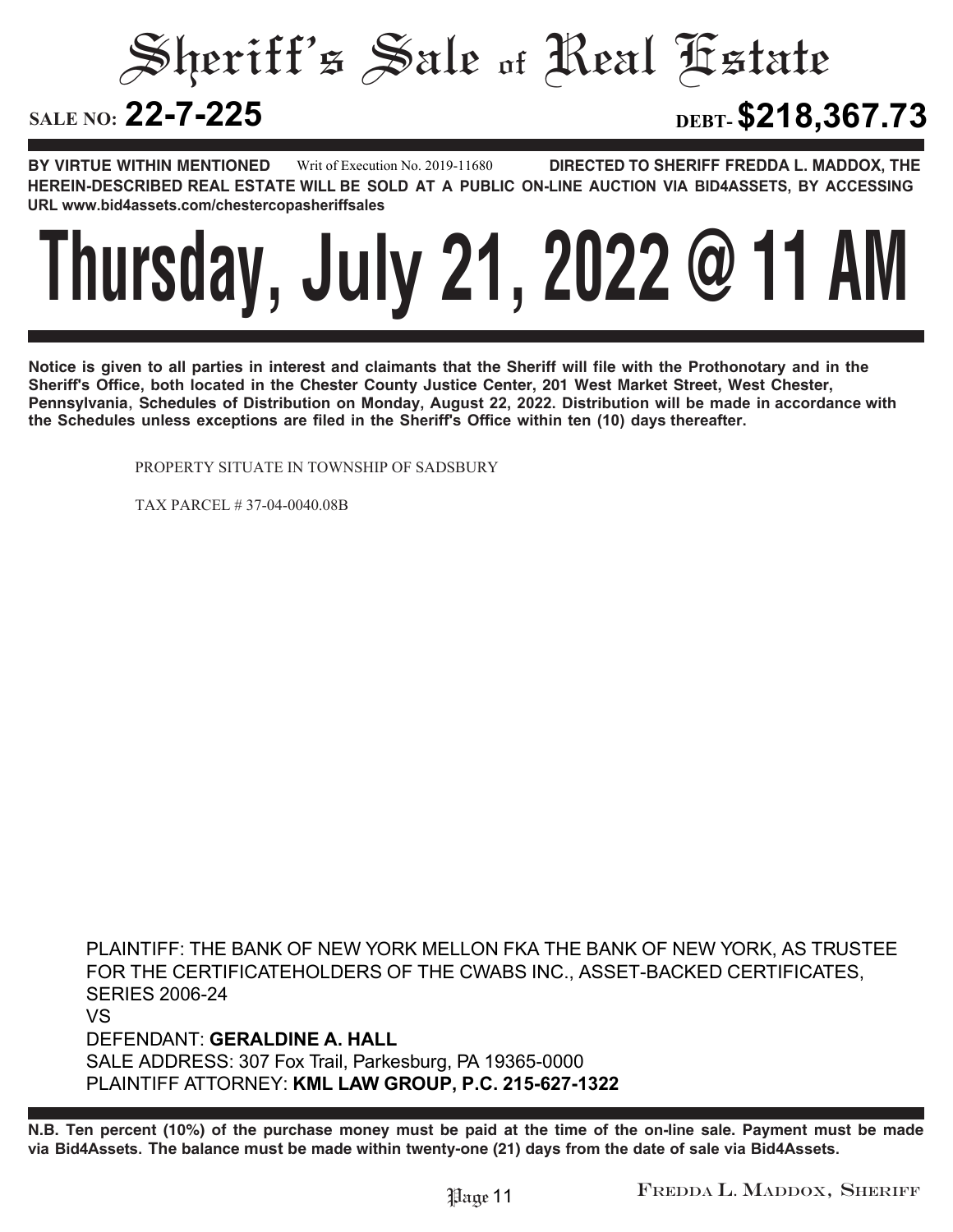Sheriff's Sale of Real Estate SALE NO: **22-7-226 22-7-226 DEBT-\$1,459.75**

### **BY VIRTUE WITHIN MENTIONED DIRECTED TO SHERIFF FREDDA L. MADDOX, THE Writ of Execution No. 2018-11538**

**HEREIN-DESCRIBED REAL ESTATE WILL BE SOLD AT A PUBLIC ON-LINE AUCTION VIA BID4ASSETS, BY ACCESSING URL www.bid4assets.com/chestercopasheriffsales**



**Notice is given to all parties in interest and claimants that the Sheriff will file with the Prothonotary and in the Sheriff's Office, both located in the Chester County Justice Center, 201 West Market Street, West Chester, Pennsylvania, Schedules of Distribution on Monday, August 22, 2022. Distribution will be made in accordance with the Schedules unless exceptions are filed in the Sheriff's Office within ten (10) days thereafter.**

> ALL THAT CERTAIN TRACT OR LOT OR PIECE OF LAND WITH THE BUILDINGS AND IMPROVEMENTS THEREON ERECTED, SITUATE IN THE TOWNSHIP OF WEST BRANDYWINE, COUNTY OF CHESTER AND COMMONWEALTH OF PENNSYLVANIA.

TAX PARCEL NO. 29-7-131.34C

**PLAINTIFF: West Brandywine Township VS DEFENDANT: Ronald E. Allison & Barbara J. Allison SALE ADDRESS: 12 Landover Drive, West Brandywine, PA 19320 PLAINTIFF ATTORNEY: PORTNOFF LAW ASSOCIATES, LTD. 484-690-9300**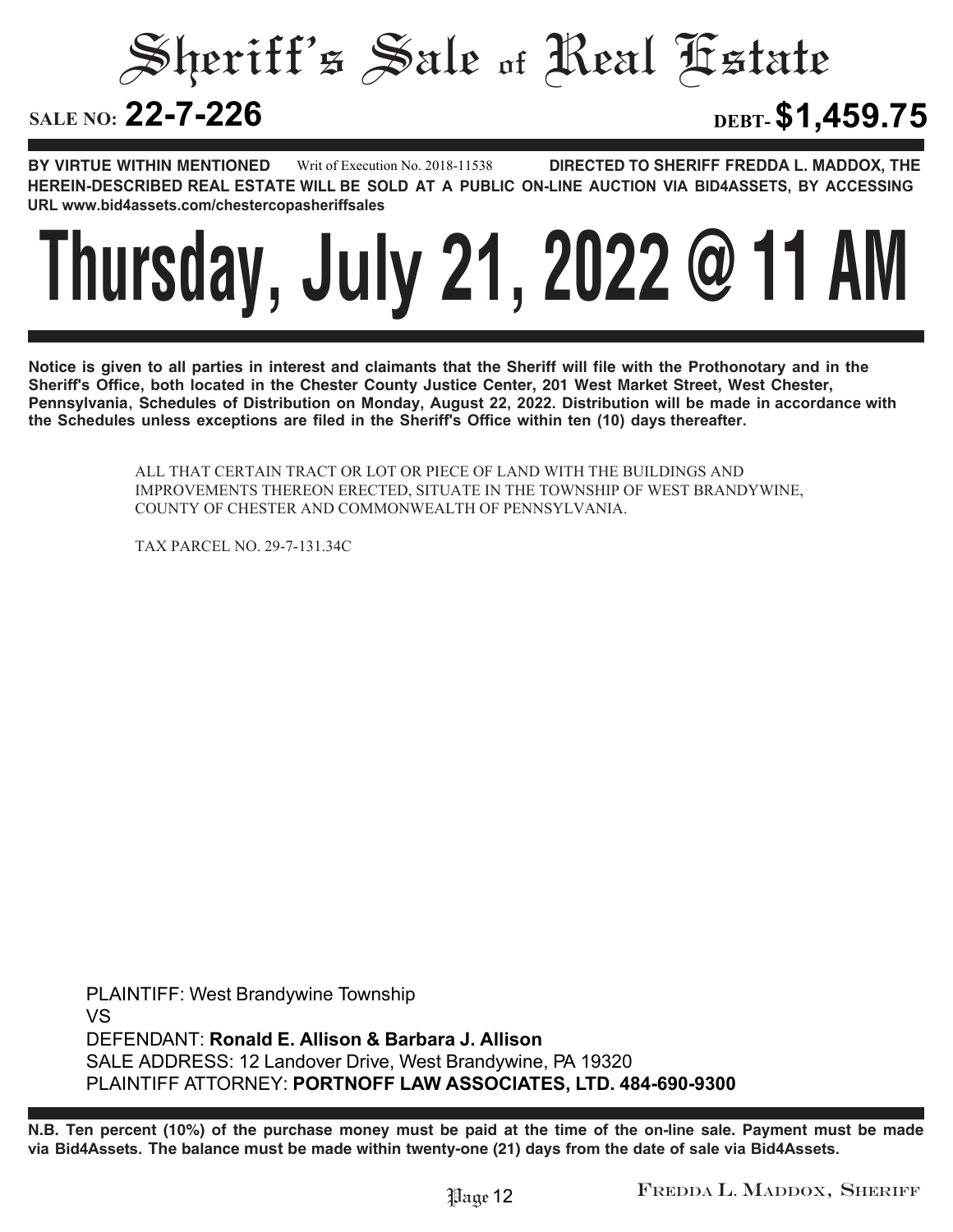# Sheriff's Sale of Real Estate

# SALE NO: **22-7-228**

**22-7-228 DEBT-\$324,221.29**

**BY VIRTUE WITHIN MENTIONED DIRECTED TO SHERIFF FREDDA L. MADDOX, THE HEREIN-DESCRIBED REAL ESTATE WILL BE SOLD AT A PUBLIC ON-LINE AUCTION VIA BID4ASSETS, BY ACCESSING URL www.bid4assets.com/chestercopasheriffsales Writ of Execution No. 2019-11683**

# **Thursday, July 21, 2022 @ 11 AM**

**Notice is given to all parties in interest and claimants that the Sheriff will file with the Prothonotary and in the Sheriff's Office, both located in the Chester County Justice Center, 201 West Market Street, West Chester, Pennsylvania, Schedules of Distribution on Monday, August 22, 2022. Distribution will be made in accordance with the Schedules unless exceptions are filed in the Sheriff's Office within ten (10) days thereafter.**

ALL THAT CERTAIN LOT OR PIECE OF GROUND, SITUATE IN THE TOWNSHIP OF EAST FALLOWFIELD, COUNTY OF CHESTER AND COMMONWEALTH OF PENNSYLVANIA, DESCRIBED ACCORDING TO A PLAN OF PROVIDENCE HILL, MADE BY EDWARD B. WALSH AND ASSOCIATES, INC., DATED DECEMBER 12, 2003, LAST REVISED DECEMBER 14, 2004, AND RECORDED AS PLAN NO. 17297, BOUNDED AND DESCRIBED AS FOLLOWS, TO WIT:

BEGINNING AT A POINT OF CURVE ON THE NORTHWESTERLY SIDE OF NARRAGANSETT LANE (50 FEET WIDE), SAID POINT BEING A CORNER OF LOT NO. 216, AS SHOWN ON SAID PLAN; THENCE , FROM SAID POINT OF BEGINNING EXTENDING ALONG SAID LANE, ON A LINE CURVING TO THE RIGHT, HAVING A RADIUS OF 575.00 FEET, AN ARC DISTANCE OF 22.00 FEET TO POINT, A CORNER OF LOT NO. 214; THENCE, LEAVING SAID LANE EXTENDING ALONG LOT NO. 214, NORTH 39 DEGREES 03 MINUTES 53 SECONDS WEST, 114.19 FEET TO A POINT IN LINE OF OPEN SPACE AFORESAID, A CORNER OF LOT NO. 214; THENCE EXTENDING PARTIALLY ALONG SAID OPEN SPACE, NORTH 50 DEGREES 50 MINUTES 07 SECONDS EAST, 22.00 FEET TO A POINT, A CORNER OF LOT NO. 216, NORTH 50 DEGREES 56 MINUTES 07 SECONDS EAST, 22.00 FEET TO A POINT, A CORNER OF LOT NO. 216; THENCE, LEAVING SAID OPEN SPACE EXTENDING ALONG LOT NO. 216, SOUTH 39 DEGREES 03 MINUTES 53 SECONDS EAST, 114.00 FEET TO THE FIRST MENTIONED POINT AND PLACE OF BEGINNING.

BEING THE SAME PREMISES CONVEYED TO ANTHONY M. PENZARELLA AND MARIE ANDERSON FROM ANTHONY M. PENZARELLA BY DEED DATED APRIL 8, 2015, AND RECORDED ON JUNE 12, 2015, AS INSTRUMENT NUMBER 11412601 IN BOOK 9123, PAGE 2319. TITLE TO SAID PREMISES IS VESTED IN ANTHONY M. PENZARELLA AND MARIE ANDERSON BY DEED FROM ANTHONY M. PENZERELLA DATED APRIL 8, 2015 AND RECORDED JUNE 12, 2015 IN DEED BOOK

9123, PAGE 2319 INSTRUMENT NUMBER 11412601.

BEING PARCEL NUMBER 47-5-344

**PLAINTIFF: Freedom Mortgage Corporation VS DEFENDANT: Anthony M. Penzarella & Marie Anderson SALE ADDRESS: 47 Narragansett Lane, Coatesville, PA 19320 PLAINTIFF ATTORNEY: MCCABE, WEISBERG & CONWAY, LLC 215-790-1010**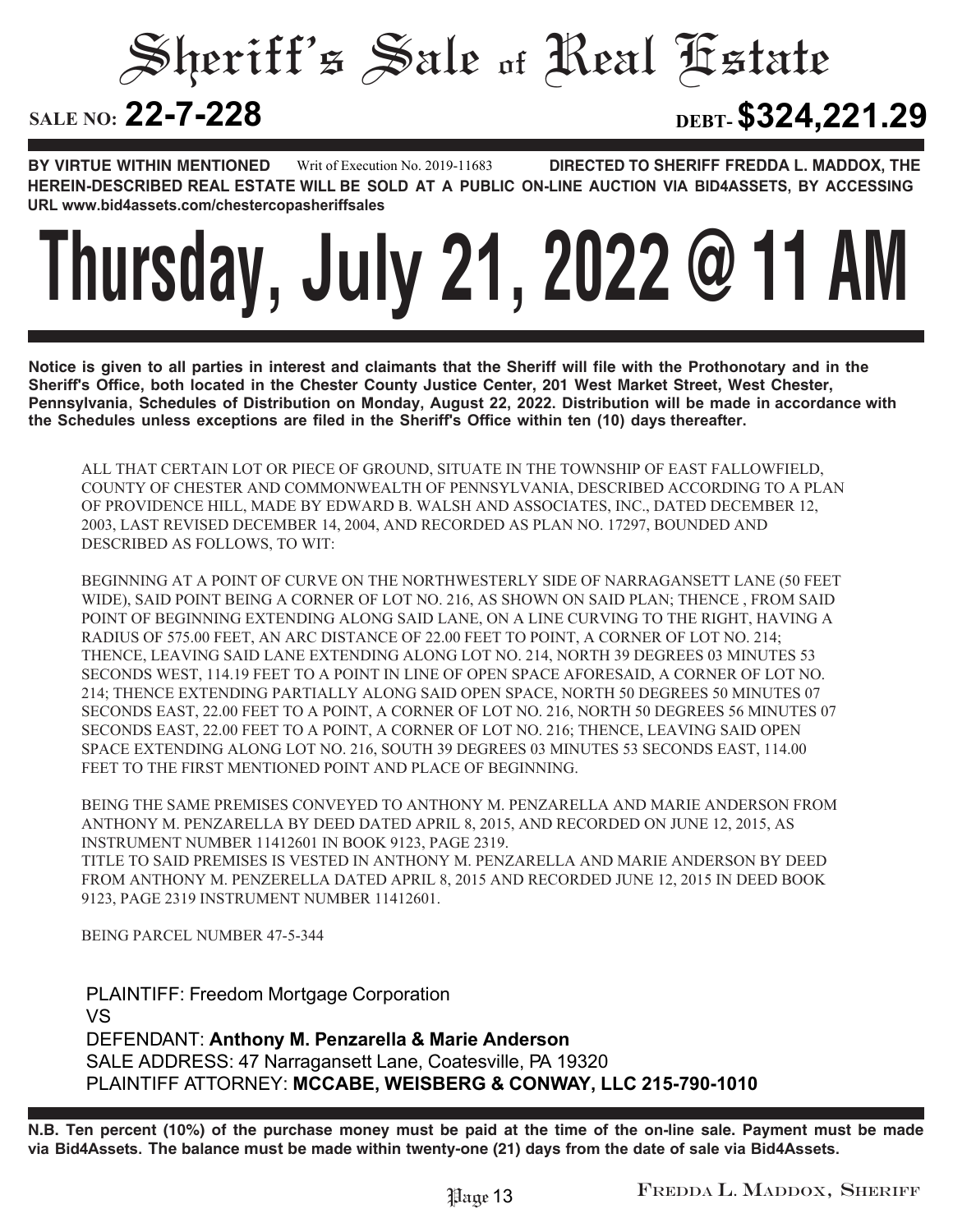### Sheriff's Sale of Real Estate SALE NO: 22-7-229 **22-7-229 DEBT-\$104,022.55**

**BY VIRTUE WITHIN MENTIONED DIRECTED TO SHERIFF FREDDA L. MADDOX, THE HEREIN-DESCRIBED REAL ESTATE WILL BE SOLD AT A PUBLIC ON-LINE AUCTION VIA BID4ASSETS, BY ACCESSING URL www.bid4assets.com/chestercopasheriffsales Writ of Execution No. 2020-00966**

# **Thursday, July 21, 2022 @ 11 AM**

**Notice is given to all parties in interest and claimants that the Sheriff will file with the Prothonotary and in the Sheriff's Office, both located in the Chester County Justice Center, 201 West Market Street, West Chester, Pennsylvania, Schedules of Distribution on Monday, August 22, 2022. Distribution will be made in accordance with the Schedules unless exceptions are filed in the Sheriff's Office within ten (10) days thereafter.**

> ALL THAT CERTAIN UNIT LOCATED IN THE PROPERTY KNOWN, NAMED AND IDENTIFIED AS PENN CROSSING, LOCATED IN THE CITY OF COATESVILLE, COUNTY OF CHESTER AND COMMONWEALTH OF PENNSYLVANIA, WHICH HAS HERETOFORE BEEN SUBMITTED TO THE PROVISIONS OF THE UNIFORM CONDOMINIUM ACT, 68 PA C S 3101, ET SEQ, BY THE RECORDING IN THE OFFICE OF THE RECORDER OF DEEDS IN A FOR THE COUNTY OF CHESTER, PENNSYLVANIA RECORDED ON 05/20/2002 IN RECORD BOOK 5284, PAGE 1778, AND ANY AMENDMENTS THERETO, AS THE SAME MAY CHANGE FROM TIME TO TIME, BEING AND DESIGNATED AS UNIT NO M-74, TOGETHER WITH A PROPORTIONATE UNDIVIDED INTEREST IN THE COMMON ELEMENTS (AS DEFINED IN SUCH DECLARATION)

Title to said premises is vested in Michael Knox and Rebekah Knox by deed from ERIN M. SMITH, N/K/A ERIN MAUREEN STEELE dated November 30, 2018 and recorded December 3, 2018 in Deed Book 9851, Page 2044 Instrument Number 11641971.

UPI NO 16-2-248 8

**PLAINTIFF: Citizens Bank NA f/k/a RBS Citizens NA VS DEFENDANT: Michael Knox & Rebekah Knox SALE ADDRESS: 915 Boundary Court, Coatesville, PA 19320 PLAINTIFF ATTORNEY: MCCABE, WEISBERG & CONWAY, LLC 215-790-1010**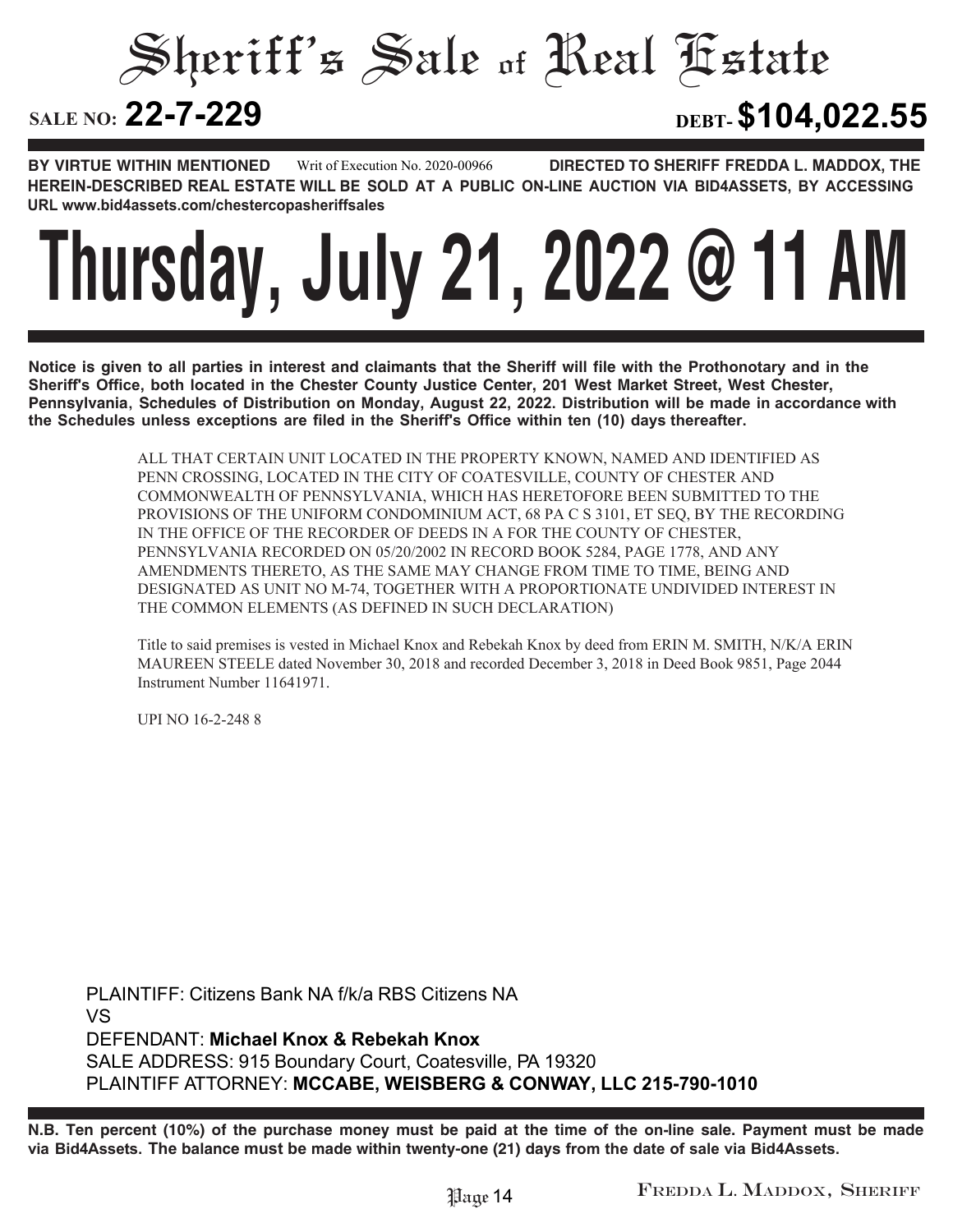# Sheriff's Sale of Real Estate SALE NO: 22-7-230 **22-7-230 DEBT-\$136,717.07**

**BY VIRTUE WITHIN MENTIONED DIRECTED TO SHERIFF FREDDA L. MADDOX, THE HEREIN-DESCRIBED REAL ESTATE WILL BE SOLD AT A PUBLIC ON-LINE AUCTION VIA BID4ASSETS, BY ACCESSING URL www.bid4assets.com/chestercopasheriffsales Writ of Execution No. 2019-09862**

# **Thursday, July 21, 2022 @ 11 AM**

**Notice is given to all parties in interest and claimants that the Sheriff will file with the Prothonotary and in the Sheriff's Office, both located in the Chester County Justice Center, 201 West Market Street, West Chester, Pennsylvania, Schedules of Distribution on Monday, August 22, 2022. Distribution will be made in accordance with the Schedules unless exceptions are filed in the Sheriff's Office within ten (10) days thereafter.**

ALL THAT CERTAIN lot or piece of ground with the buildings and improvements thereon erected, situate in the Township of East Nottingham, County of Chester and Commonwealth of Pennsylvania, bounded and described according to a Final Subdivision Plot Plan of property owned by Elmer Reese to be conveyed to Martin W. Sumner and Edith H. Sumner, made by George E. Regester, Jr., and Sons, Inc., Registered Land Surveyors, Kennett Square, PA, dated 4/16/1973 and recorded ad Chester County Plan # 49 page 18, as follows, to wit:

BEGINNING at a point on the title line in the bed of Public Road T-355 known as Barren Road at the Southwesterly corner of this about to be described lot at the Northeasterly corner of lands now or late of Walter Reinhardt, said point being measured South 14 degrees 29 minutes 14 seconds East 863.85 feet along said title line from a point on intersection with the title line in the bed of Public Road L.R. 15162 known as Media Road, as shown on said Plan; thence crossing the ultimate right of way line of said Barren Road, extending along said Reinhardt's land North 81 degrees 39 minutes 43 seconds West 463.60 feet to a point; thence extending still along the same South 54 degrees 31 minutes 43 seconds West, 322.17 feet to a point at the Southwesterly corner of this lot and the Southeasterly corner of land about to be conveyed unto Martin Bardley, et ux, as shown on said Plan; thence extending along the same North 09 degrees 29 minutes 54 seconds West 333.61 feet to a point at the Southwesterly corner of Lot #16, as shown on said Plan; thence extending along the same North 81 degrees 02 minutes 19 seconds East 350.00 feet to a point in line of Lot #13, as shown on said Plan; thence extending along the same and Lot # 14 the two following courses and distances: (1) South 09 degrees 29 minutes 54 seconds East 156.15 feet to a point; and (2) South 81 degrees 39 minutes 43 seconds East, recrossing said ultimate right of way line of said Barren Road, 395.24 feet to a point on the title line in the bed of the same; thence extending South 14 degrees 29 minutes 14 seconds East 54.25 feet to the first mentioned point and place of beginning. BEING Lot #15 as shown on said Plan.

BEING THE SAME PREMISES which Franklin L. Moyer and Monica E. Moyer, by Deed dated May 10, 1999 and recorded May 11, 1999 in the Office of the Recorder of Deeds in and for the County of Chester, Pennsylvania in Book 4561, Page 0886, as Instrument Number 38881, granted and conveyed unto Daniel Thomas Campbell and Mitzi Baron-Campbell, in fee.

AND THE SAID Mitzi Baron-Campbell departed this life on or about May 3, 2011 thereby vesting title unto Daniel Thomas Campbell by operation of law.

Tax Parcel No. 69-07-0098.120

**PLAINTIFF: Selene Finance LP VS DEFENDANT: Daniel Thomas Campbell SALE ADDRESS: 565 Barren Road, Oxford, PA 19363 PLAINTIFF ATTORNEY: LOGS LEGAL GROUP LLP 610-278-6800**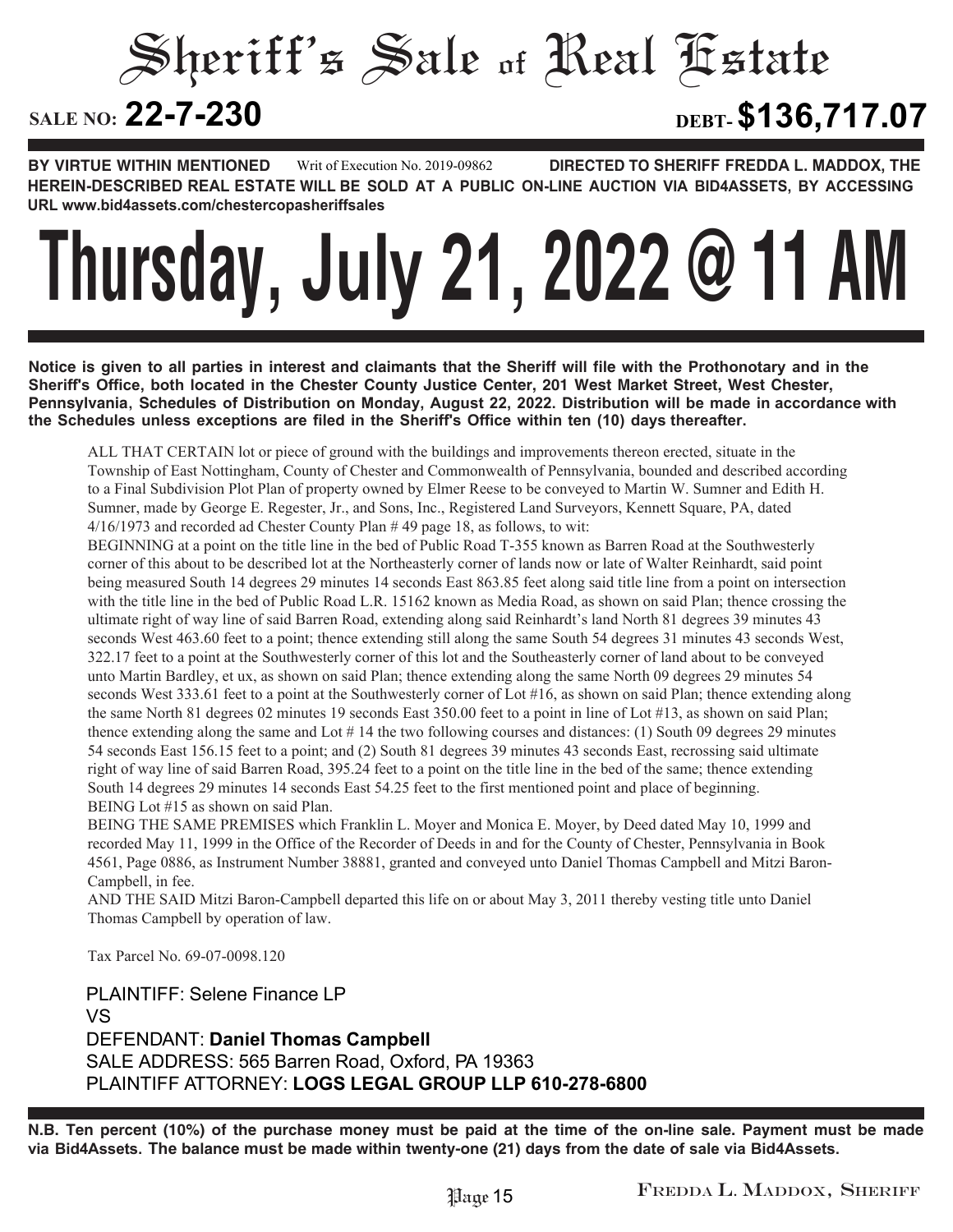Sheriff's Sale of Real Estate SALE NO: 22-7-231 **22-7-231 DEBT-\$323,402.30**

**BY VIRTUE WITHIN MENTIONED DIRECTED TO SHERIFF FREDDA L. MADDOX, THE HEREIN-DESCRIBED REAL ESTATE WILL BE SOLD AT A PUBLIC ON-LINE AUCTION VIA BID4ASSETS, BY ACCESSING URL www.bid4assets.com/chestercopasheriffsales Writ of Execution No. 2018-01211**



**Notice is given to all parties in interest and claimants that the Sheriff will file with the Prothonotary and in the Sheriff's Office, both located in the Chester County Justice Center, 201 West Market Street, West Chester, Pennsylvania, Schedules of Distribution on Monday, August 22, 2022. Distribution will be made in accordance with the Schedules unless exceptions are filed in the Sheriff's Office within ten (10) days thereafter.**

Improvements thereon consisting of a Residential Dwelling, sold to satisfy judgment. New London Township

UPI # 71-03-0035.370

**PLAINTIFF: The Bank of New York Mellon, fka, The Bank of New York, as successor in interest to JPMorgan Chase Bank, N.A., as Trustee for Structured Asset Mortgage Investments II Trust 2006-AR1, Mortgage Pass-Through Certificates, Series, 2006-AR1 VS DEFENDANT: Michael Depoulter a/k/a Michael E. Depoulter SALE ADDRESS: 404 Bobs Lane, Lincoln University, PA 19352 PLAINTIFF ATTORNEY: STERN & EISENBERG, PC 215-572-8111**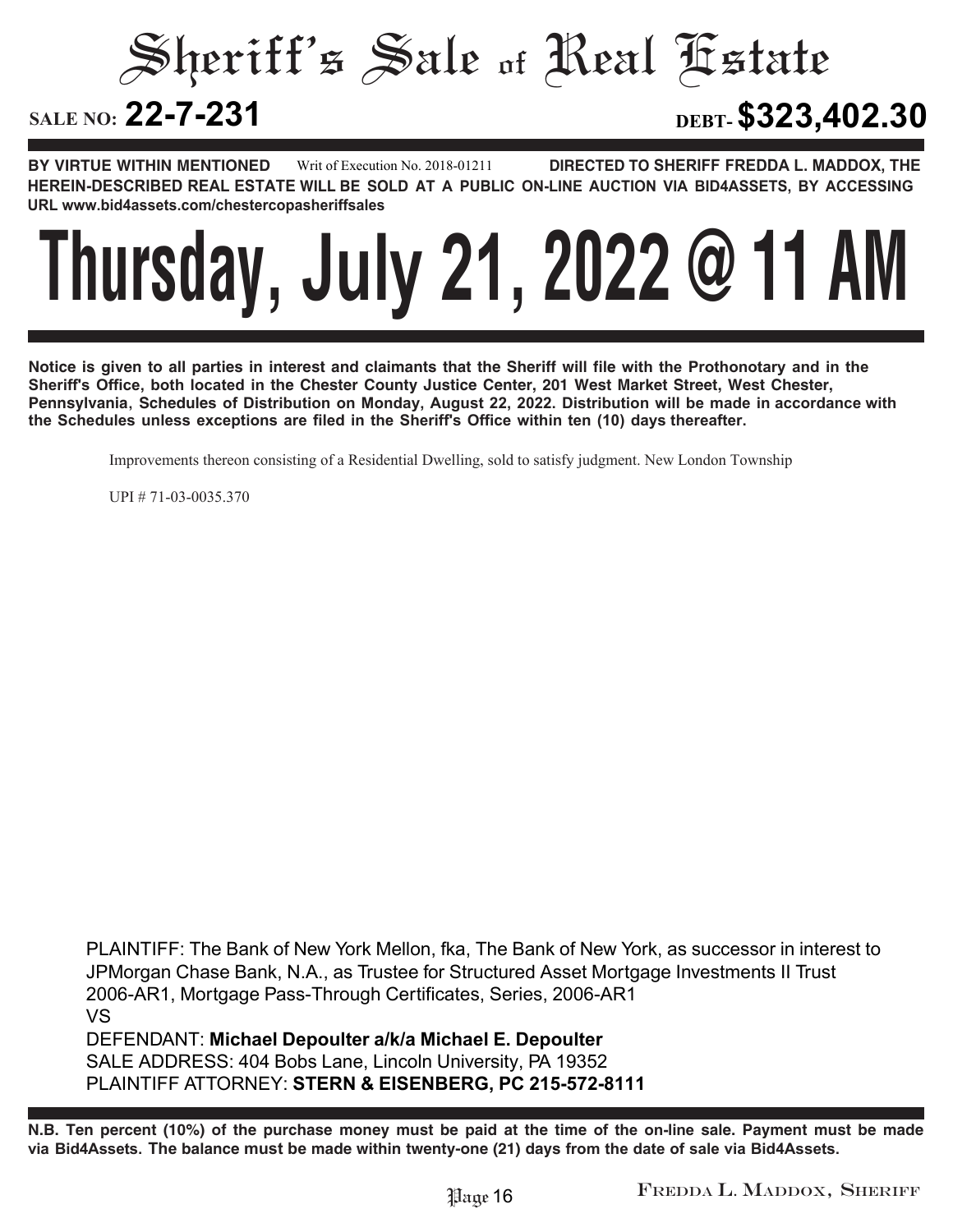Sheriff's Sale of Real Estate SALE NO: 22-7-232 **22-7-232 DEBT-\$332,403.08**

**BY VIRTUE WITHIN MENTIONED DIRECTED TO SHERIFF FREDDA L. MADDOX, THE HEREIN-DESCRIBED REAL ESTATE WILL BE SOLD AT A PUBLIC ON-LINE AUCTION VIA BID4ASSETS, BY ACCESSING URL www.bid4assets.com/chestercopasheriffsales Writ of Execution No. 2015-07056**



**Notice is given to all parties in interest and claimants that the Sheriff will file with the Prothonotary and in the Sheriff's Office, both located in the Chester County Justice Center, 201 West Market Street, West Chester, Pennsylvania, Schedules of Distribution on Monday, August 22, 2022. Distribution will be made in accordance with the Schedules unless exceptions are filed in the Sheriff's Office within ten (10) days thereafter.**

Property situate in the NEW GARDEN TOWNSHIP, CHESTER County, Pennsylvania, being

BLR # 60-2-93.8

**PLAINTIFF: U.S. BANK NATIONAL ASSOCIATION, AS TRUSTEE, SUCCESSOR IN INTEREST TO WACHOVIA BANK, NATIONAL ASSOCIATION, AS TRUSTEE FOR WELLS FARGO ASSET SECURITIES CORPORATION, MORTGAGE PASS-THROUGH CERTIFICATES, SERIES 2005-AR2 VS**

**DEFENDANT: RICHARD WANNEMACHER, JR A/K/A RICHARD WANNEMACHER & NANI WANNEMACHER A/K/A NANI SHIN-WANNEMACHER**

**SALE ADDRESS: 800 Sunrise Drive, Kennett Square, PA 19348 PLAINTIFF ATTORNEY: BROCK & SCOTT, PLLC 844-856-6646**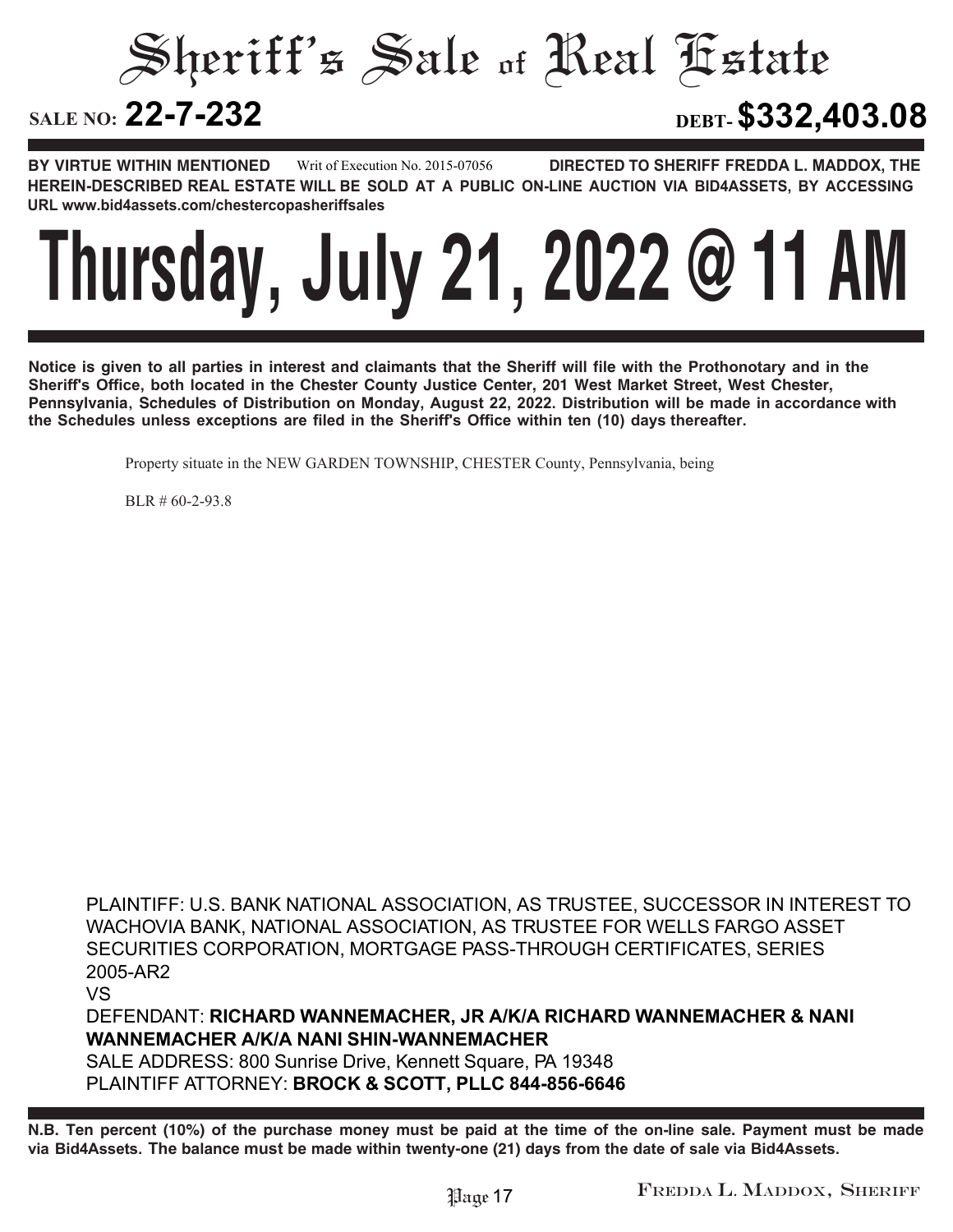Sheriff's Sale of Real Estate

# SALE NO: 22-7-233

**22-7-233 DEBT-\$2,885.70**

**BY VIRTUE WITHIN MENTIONED DIRECTED TO SHERIFF FREDDA L. MADDOX, THE HEREIN-DESCRIBED REAL ESTATE WILL BE SOLD AT A PUBLIC ON-LINE AUCTION VIA BID4ASSETS, BY ACCESSING URL www.bid4assets.com/chestercopasheriffsales Writ of Execution No. 2014-06016**



**Notice is given to all parties in interest and claimants that the Sheriff will file with the Prothonotary and in the Sheriff's Office, both located in the Chester County Justice Center, 201 West Market Street, West Chester, Pennsylvania, Schedules of Distribution on Monday, August 22, 2022. Distribution will be made in accordance with the Schedules unless exceptions are filed in the Sheriff's Office within ten (10) days thereafter.**

> ALL THAT CERTAIN parcel of land, with the hereditaments and appurtenances, thereon erected, designated as Lot #3 of the Development known as "Whiteland Hills" laid out by Lewis S. Hickman, Jr. and Situate in West Whiteland Township, Chester County, Pennsylvania.

TAX PARCEL NO. 41-6K-89

**PLAINTIFF: West Whiteland Township VS DEFENDANT: Deborah A. Smith, Trustee of the Deborah Doran Smith Family Residence Trust SALE ADDRESS: 1334 Phoenixville Pike, West Whiteland Township, PA 19380 PLAINTIFF ATTORNEY: PORTNOFF LAW ASSOCIATES, LTD. 484-690-9300**